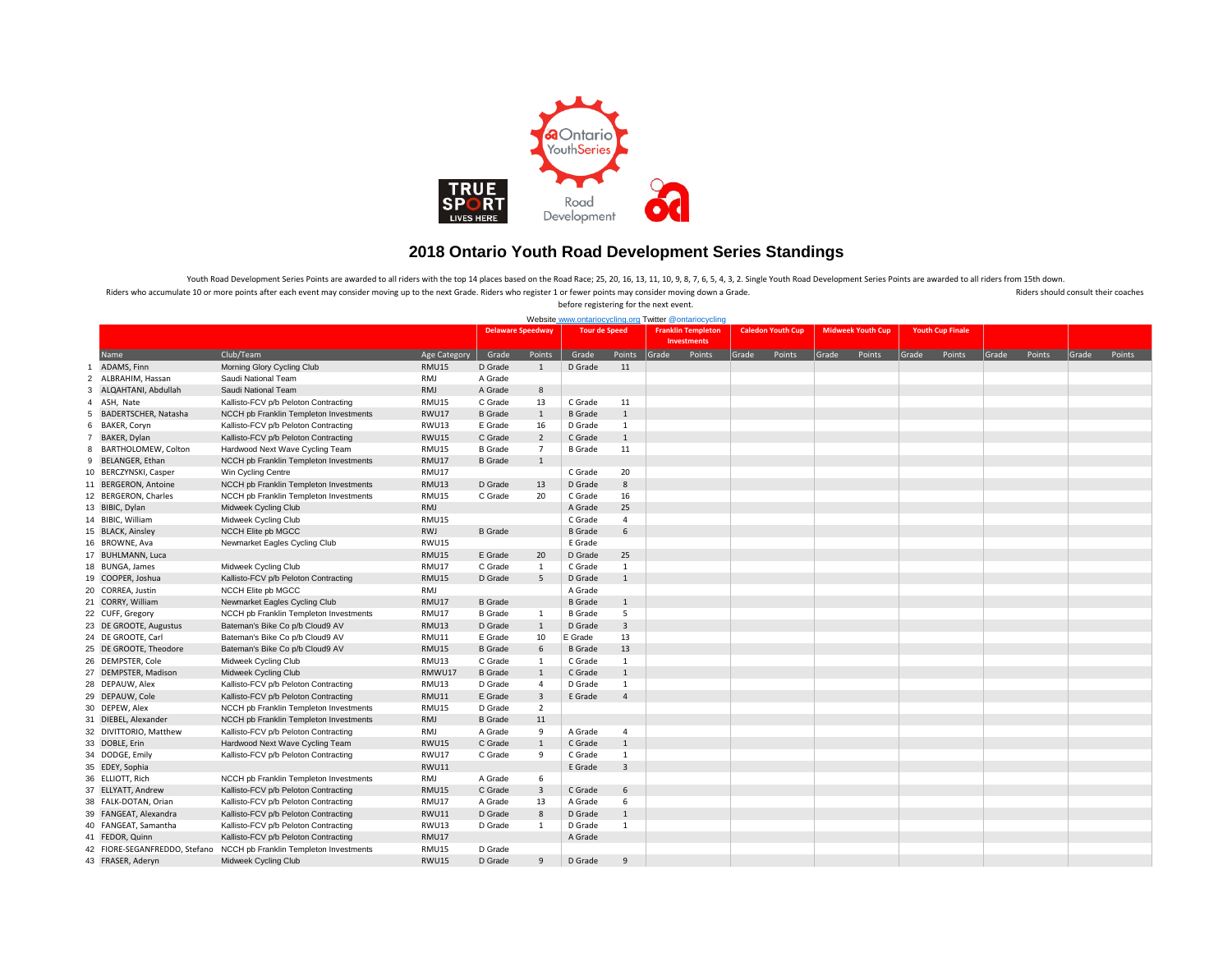| 44 FRONER, Axel           | Kallisto-FCV p/b Peloton Contracting                               | RMJ          | A Grade        |                | A Grade        | $\mathbf{q}$            |  |  |  |
|---------------------------|--------------------------------------------------------------------|--------------|----------------|----------------|----------------|-------------------------|--|--|--|
| 45 GREGORY, Daniel        | Kallisto-FCV p/b Peloton Contracting                               | RMJ          | A Grade        | $\overline{4}$ | A Grade        | 20                      |  |  |  |
| 46 GRUNDY, William        | Kallisto-FCV p/b Peloton Contracting                               | RMU17        | <b>B</b> Grade | $\mathbf{1}$   | <b>B</b> Grade | 16                      |  |  |  |
| 47 HADFIELD, Gavin        | Peterborough Cycling Club                                          | RMU15        | C Grade        | 5              | C Grade        | 5                       |  |  |  |
| 48 HARRINGTON, Benjamin   | Ottawa Bicycle Club                                                | RMU17        | <b>B</b> Grade | 20             |                |                         |  |  |  |
| 49 HILL, Cyrena           | <b>Forest City Velodrome</b>                                       | RWU13        | D Grade        | $\mathbf{1}$   | E Grade        | 11                      |  |  |  |
| 50 HILL, Wesley           | Kallisto-FCV p/b Peloton Contracting                               | RMU17        | <b>B</b> Grade | 8              | <b>B</b> Grade | 10                      |  |  |  |
| 51 HOGAN, Connor          | Midweek Cycling Club                                               | <b>RMU15</b> | C Grade        | $\mathbf{1}$   | C Grade        | $\mathbf{1}$            |  |  |  |
| 52 HOGAN, Matthew         | Midweek Cycling Club                                               | RMU17        | A Grade        |                | A Grade        | $\overline{3}$          |  |  |  |
| 53 HONSBERGER, Charlotte  | Milton Revolution Cycling Club                                     | <b>RWU17</b> | E Grade        |                | E Grade        |                         |  |  |  |
| 54 HUNTER, Simon          | Milton Revolution Cycling Club                                     | RMU15        | D Grade        | 25             |                |                         |  |  |  |
| 55 INCHIMA, William       | Kallisto-FCV p/b Peloton Contracting                               | <b>RMU15</b> | D Grade        | $\mathbf{1}$   | D Grade        |                         |  |  |  |
| 56 INGLIS, Keiran         | Hardwood Next Wave Cycling Team                                    | RMU13        | E Grade        | 8              | E Grade        | 5                       |  |  |  |
| 57 INGLIS, Theron         | Hardwood Next Wave Cycling Team                                    | <b>RMU15</b> | <b>B</b> Grade | 10             | <b>B</b> Grade | $\overline{9}$          |  |  |  |
| 58 INGRATTA, Emerson      | Southwestern Cycling Centre of Ontario                             | RMU15        | E Grade        | $\overline{7}$ |                |                         |  |  |  |
| 59 IRELAND, Ayden         | Kallisto-FCV p/b Peloton Contracting                               | RMU17        | C Grade        | $\mathbf{1}$   | C Grade        | $\mathbf{1}$            |  |  |  |
| 60 JACKSON, Haniya        | Newmarket Eagles Cycling Club                                      | RWU13        | E Grade        | 11             | E Grade        | 16                      |  |  |  |
| 61 JACKSON, Yasmin        | Newmarket Eagles Cycling Club                                      | <b>RWU17</b> | C Grade        |                | C Grade        | 8                       |  |  |  |
| 62 JACKSON, Zakariya      | Newmarket Eagles Cycling Club                                      | RMJ          | A Grade        | 16             | A Grade        | 13                      |  |  |  |
| 63 KAAKE, Jessica         | Midweek Cycling Club                                               | RWU13        | E Grade        | 13             | D Grade        | 10                      |  |  |  |
| 64 KAGUME, Jemma          | Ottawa Bicycle Club                                                | RWU17        | C Grade        | $\mathbf{1}$   |                |                         |  |  |  |
| 65 KLEINIKKINK, Amanda    | Kallisto-FCV p/b Peloton Contracting                               | <b>RWU17</b> |                |                | <b>B</b> Grade | $\mathbf{1}$            |  |  |  |
| 66 KOOPS, Melissa         | Midweek Cycling Club                                               | RWU15        | D Grade        | 3              | D Grade        | $\mathbf{1}$            |  |  |  |
| 67 LANCASTER, Brett       | Hardwood Next Wave Cycling Team                                    | RMU17        | C Grade        | 10             |                |                         |  |  |  |
| 68 LANGFORD, Liam         | Kallisto-FCV p/b Peloton Contracting                               | RMU17        | A Grade        |                |                |                         |  |  |  |
| 69 LAVER, Catherine       | Kallisto-FCV p/b Peloton Contracting                               | RWU15        |                |                | C Grade        |                         |  |  |  |
| 70 LAZENBY, Emma          | NCCH Elite pb MGCC                                                 | RWJ          | <b>B</b> Grade | 5              | <b>B</b> Grade | $\overline{2}$          |  |  |  |
| 71 LEONARD, Michael       | Racer Sportif / Mattamy Homes                                      | <b>RMU15</b> | A Grade        | 5              | A Grade        | 16                      |  |  |  |
| 72 LINDE-ELMHIRST, Nadiya | Peterborough Cycling Club                                          | RWU15        |                |                | C Grade        | 10                      |  |  |  |
| 73 LINTON, Nora           | Kallisto-FCV p/b Peloton Contracting                               | <b>RW13</b>  | D Grade        | 20             | D Grade        | $\overline{7}$          |  |  |  |
| 74 LOCKHART, Ella         | Midweek Cycling Club                                               | RWU13        |                |                | E Grade        | 6                       |  |  |  |
| 75 MACDOUGALL, Tyler      | NCCH pb Franklin Templeton Investments                             | RMU17        | C Grade        | $\overline{7}$ | C Grade        |                         |  |  |  |
| 76 MACEWEN, Benen         | Kallisto-FCV p/b Peloton Contracting                               | RMU15        | C Grade        | $\,1\,$        | C Grade        |                         |  |  |  |
| 77 MACEWEN, Finlay        | Kallisto-FCV p/b Peloton Contracting                               | RMU17        | A Grade        | $\overline{3}$ | A Grade        | 8                       |  |  |  |
| 78 MAGISANO, Giuseppe     | NCCH pb Franklin Templeton Investments                             | RMJ          | A Grade        |                |                |                         |  |  |  |
| 79 MANN, Brody            | CoachChris.ca/Garneau                                              | RMU13        | E Grade        | 9              | E Grade        | 10                      |  |  |  |
| 80 MATTERN, Carson        | NCCH pb Franklin Templeton Investments                             | RMU15        | <b>B</b> Grade | 16             | <b>B</b> Grade | $\overline{\mathbf{3}}$ |  |  |  |
| 81 MCCARTHY, Max          | Kallisto-FCV p/b Peloton Contracting                               | <b>RMU15</b> | D Grade        | $\mathbf{1}$   |                |                         |  |  |  |
| 82 MCLEOD, Gwen           | Midweek Cycling Club                                               | RWU13        |                |                | E Grade        | 8                       |  |  |  |
| 83 MOEINI, Parsa          | Kallisto-FCV p/b Peloton Contracting                               | RMJ          | <b>B</b> Grade | $1\,$          |                |                         |  |  |  |
| 84 NELSON, Charlotte      | Midweek Cycling Club                                               | RWU15        | D Grade        | 10             | D Grade        | 13                      |  |  |  |
| 85 NEYSHTADT, Nikita      |                                                                    | <b>RMU17</b> | C Grade        | $\overline{4}$ | C Grade        | 13                      |  |  |  |
| 86 NEYSHTADT, Yonatan     |                                                                    | RMU17        | C Grade        | $\mathbf{1}$   | C Grade        | $\mathbf{1}$            |  |  |  |
| 87 NIJHAWAN, Mayur        | Midweek Cycling Club                                               | <b>RMU15</b> |                |                | D Grade        | 20                      |  |  |  |
|                           | 88 NORDEMANN-DA SILVA, Daniel Kallisto-FCV p/b Peloton Contracting | <b>RMJ</b>   | A Grade        | $\overline{7}$ | A Grade        | 5                       |  |  |  |
| 89 NUCCITELLI, Cristian   |                                                                    | RMJ          | <b>B</b> Grade | 13             | <b>B</b> Grade | 25                      |  |  |  |
| 90 OUDSHOORN, Benjamin    | Kallisto-FCV p/b Peloton Contracting                               | RMU15        | D Grade        | $\mathbf{1}$   | D Grade        | $\mathbf{1}$            |  |  |  |
| 91 OUDSHOORN, Christopher | Kallisto-FCV p/b Peloton Contracting                               | <b>RMU15</b> | D Grade        | $\,1\,$        | E Grade        | 20                      |  |  |  |
| 92 PARGETER, Reilly       | Kallisto-FCV p/b Peloton Contracting                               | <b>RMU17</b> | <b>B</b> Grade | $\overline{3}$ | <b>B</b> Grade | $\overline{7}$          |  |  |  |
| 93 PAWLEY MASON, Katrina  | Southwestern Cycling Centre of Ontario                             | RWU17        | <b>B</b> Grade |                |                |                         |  |  |  |
| 94 PETROIU, Alexander     |                                                                    | RMU11        | E Grade        | $\overline{2}$ |                |                         |  |  |  |
| 95 RAUWERDA, Jared        | NCCH pb Franklin Templeton Investments                             | RMU11        | E Grade        | 25             | E Grade        | 25                      |  |  |  |
| 96 RAUWERDA, Kaitlyn      | NCCH Elite pb MGCC                                                 | RWE.2        | A Grade        | 10             |                |                         |  |  |  |
| 97 RAUWERDA, Lucas        | NCCH pb Franklin Templeton Investments                             | <b>RMU15</b> | C Grade        | 11             | C Grade        | $\mathbf{1}$            |  |  |  |
| 98 REINKE, lan            | NCCH pb Franklin Templeton Investments                             | RMU17        | <b>B</b> Grade | 25             | <b>B</b> Grade | 20                      |  |  |  |
| 99 REINKE, Sara           | NCCH pb Franklin Templeton Investments                             | <b>RWU11</b> | E Grade        | $\overline{4}$ | E Grade        | $\overline{7}$          |  |  |  |
| 100 ROGERS, Ned           | Ottawa Bicycle Club                                                | RMU15        | C Grade        | 8              | C Grade        | $\overline{2}$          |  |  |  |
| 101 RORKE, Tyler          | Kallisto-FCV p/b Peloton Contracting                               | <b>RMU17</b> | A Grade        |                | <b>B</b> Grade | 8                       |  |  |  |
| 102 RUDOLPH, Jacob        | NCCH pb Franklin Templeton Investments                             | RMU17        | C Grade        |                | C Grade        | 3                       |  |  |  |
| 103 RUTTAN, Jack          | NCCH pb Franklin Templeton Investments                             | RMU13        | E Grade        | 6              |                |                         |  |  |  |
| 104 SAMMON, Nick          | Hardwood Next Wave Cycling Team                                    | RMJ          | <b>B</b> Grade | $\overline{2}$ | <b>B</b> Grade | $\mathbf{1}$            |  |  |  |
| 105 SAYED, Yazan          | Saudi National Team                                                | RMJ          | A Grade        |                |                |                         |  |  |  |
| 106 SCOTT, Andrew         | Midweek Cycling Club                                               | RMU17        | A Grade        | 11             | A Grade        | 11                      |  |  |  |
| 107 SEGANFREDDO, Emanuel  | NCCH pb Franklin Templeton Investments                             | RMU17        | C Grade        |                |                |                         |  |  |  |
| 108 SERAFINO, Caitlin     | Milton Revolution Cycling Club                                     | RWU15        | E Grade        |                |                |                         |  |  |  |
| 109 SFARA, Constantine    | Racer Sportif / Mattamy Homes                                      | <b>RMU15</b> | <b>B</b> Grade | $\mathbf{q}$   |                |                         |  |  |  |